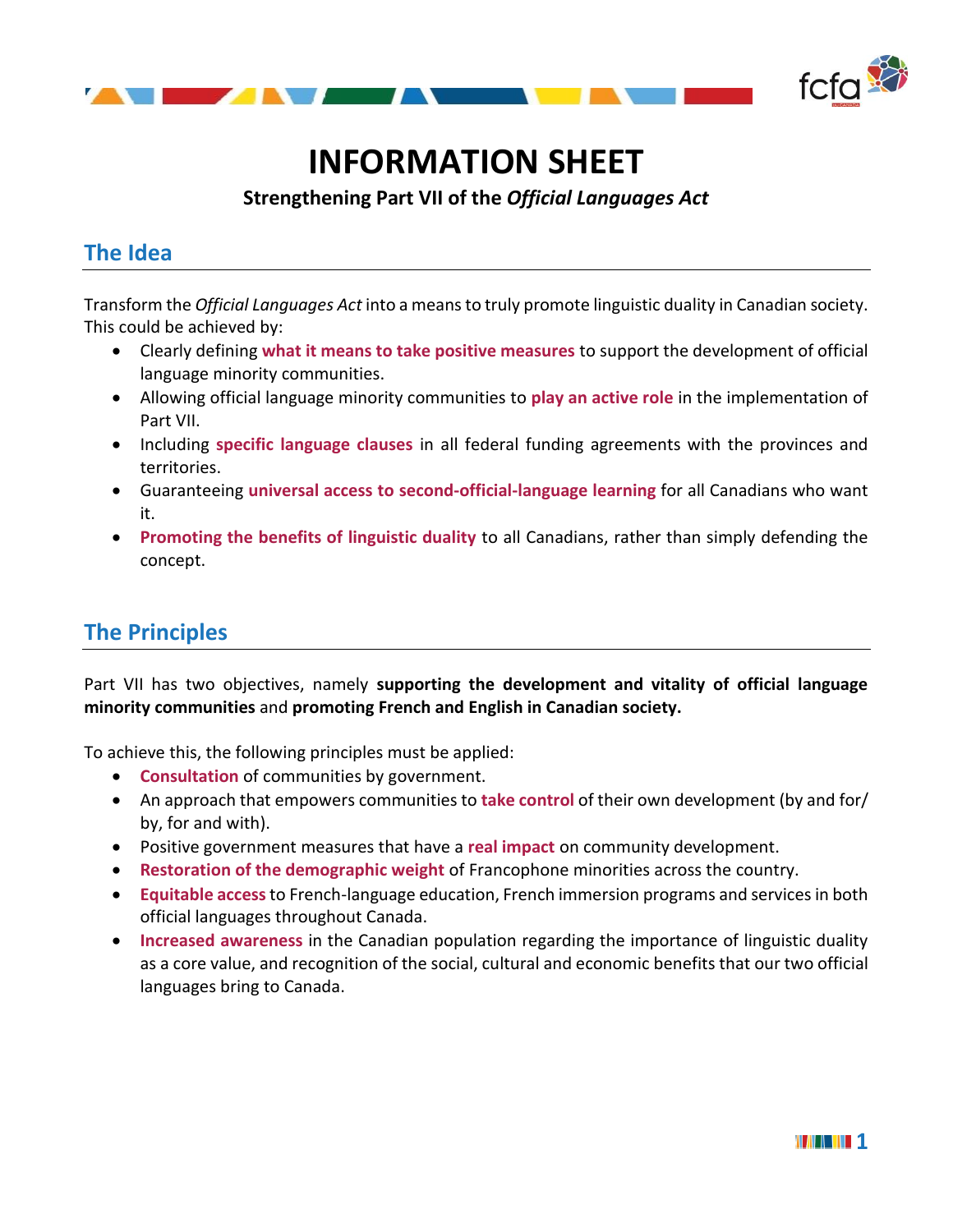

### **The Issues**

With regard to support for the development and vitality of OLMCs:

AT AN AN A

- The federal administration has a **weak framework** for community consultation. The underlying principle is poorly understood and poorly applied by federal institutions.
- The Federal Court has found the **duty to take positive measures**, as currently defined in the *Act*,
- to be vague and unclear. As a result, **the Court has gutted this provision**, undoing 10 years of work aimed at clarifying and explaining the meaning of positive measures for federal institutions.
- **Canada's immigration policies** do not place enough emphasis on linguistic duality and are contributing to **eroding the demographic weight** of the Francophonie.

#### **Example**

Over the last 30 years, less than 2 percent of immigrants settling outside Quebec have become part of the Francophone community. During the same period, the relative weight of Francophone minority communities decreased from 4.8 percent (1991) to 3.7 percent (2016).

- Over the last 50 years, successive governments have spent more time **defending Canada's linguistic duality than promoting it**. The fact that our two official languages have equal status remains poorly understood.
- Opportunities to learn French **continue to fall short of demand**.
- Official language minority communities **lack the means**to take control of their own development, according to their priorities and needs.

## **The Solutions**

#### **Consultation:**

- Establish an **advisory council** with members drawn from OLMCs, with a mandate to:
	- o Provide government with an accurate picture of community needs.
	- $\circ$  Help government draft a five-year plan to support community development.
- Ensure that all federal institutions that have an impact on community development hold **regular and meaningful consultations** with communities.

#### **Empowerment:**

- Empower community groups and institutions to manage **those components of federal programs** designed to support minority language communities.
- Empower each community's own groups and institutions to **deliver government-funded local services** in the language of the minority.

#### **Positive Measures:**

• Change the wording of the *Act* to **clearly define the obligation to take positive measures**, leaving no room for reasonable doubt.